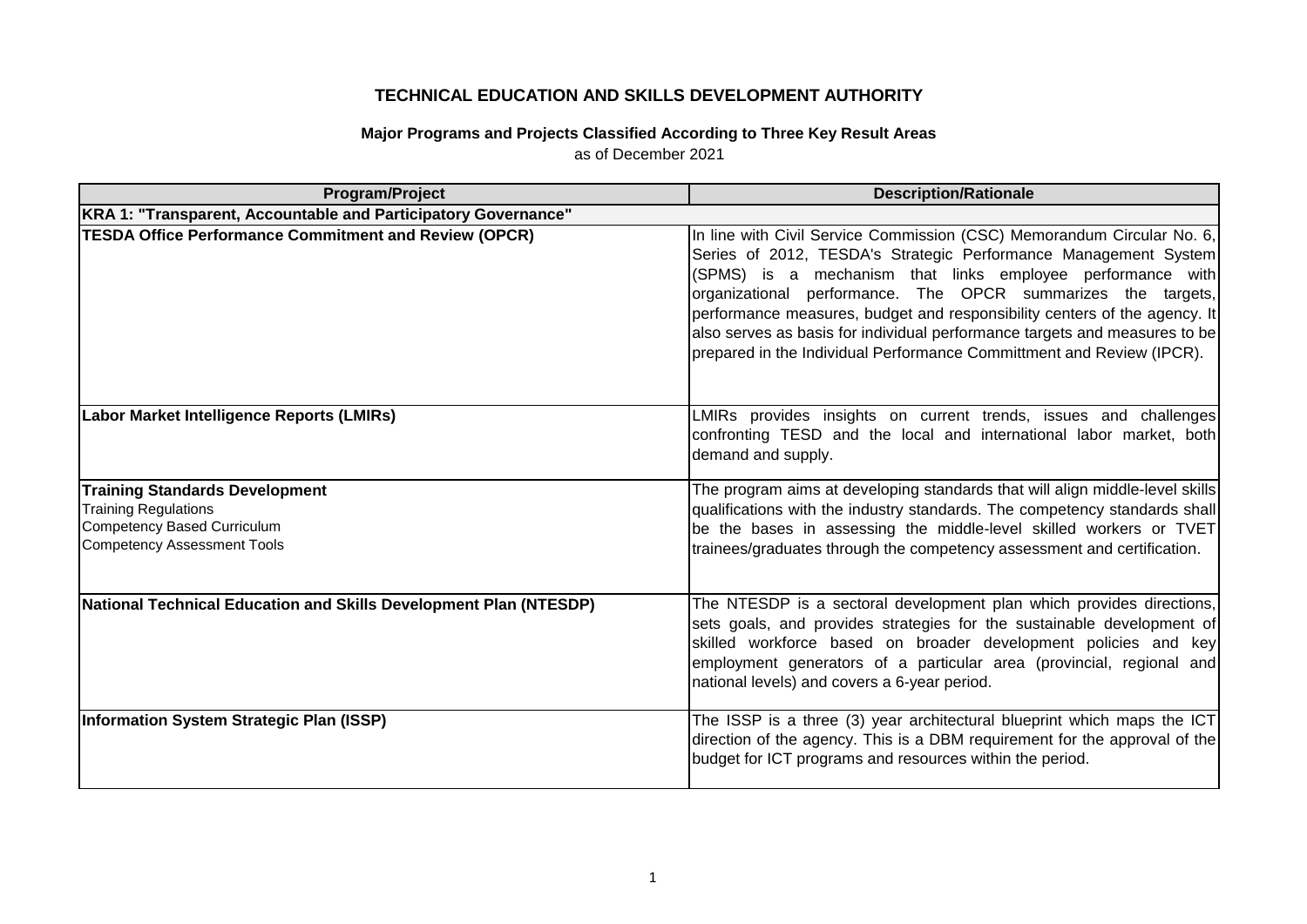| <b>Citizen's Charter</b>                       | In compliance with the Anti-Red Tape Act (ARTA) of 2007, TESDA displays<br>its service standards in the form of information billboards posted at the<br>main entrance of offices or at conspicuous places, and in the form of<br>published materials that detail the procedure to obtain a particular service,<br>the person(s) responsible for each step, the maximum time to conclude the<br>process, the document(s) to be presented by the customer, the amount of<br>fees, and the procedure for filing complaints. The Citizen's Charter<br>provides information on the services offered by TESDA to the public.                   |
|------------------------------------------------|------------------------------------------------------------------------------------------------------------------------------------------------------------------------------------------------------------------------------------------------------------------------------------------------------------------------------------------------------------------------------------------------------------------------------------------------------------------------------------------------------------------------------------------------------------------------------------------------------------------------------------------|
| <b>Service Charter</b>                         | In compliance with the Anti-Red Tape Act (ARTA) of 2007, TESDA displays<br>its service standards in the form of information billboards posted at the<br>main entrance of offices or at conspicuous places, and in the form of<br>published materials that detail the procedure to obtain a particular service,<br>the person(s) responsible for each step, the maximum time to conclude the<br>process, the document(s) to be presented by the customer, the amount of<br>fees, and the procedure for filing complaints. The Service Charter provides<br>information on the services offered by TESDA to its officials and<br>employees. |
| <b>ISO Certification</b>                       | In compliance with EO 605 dated February 23, 2007 directing the adoption<br>of the ISO 9001:2000 Quality Management Systems as part of the<br>implementation of a government-wide quality management program,<br>TESDA has embarked on its quality journey towards ISO 9001 certification<br>for its core processes of program registration, assessment and certification,<br>and development of standards. TESDA acquired its first ISO 9001:2008<br>certification in 2012 and is currently working towards its re-certification<br>under ISO 9001:2015 standard.                                                                       |
| Quick Response Mechanism to Citizen's Feedback | In line with TESDA's quality policy which measures the worth of the<br>organization by the satisfaction of the customers it serves, various<br>approaches are utilized to secure and respond to Citizens' feedbacks and<br>clarifications/queries.                                                                                                                                                                                                                                                                                                                                                                                       |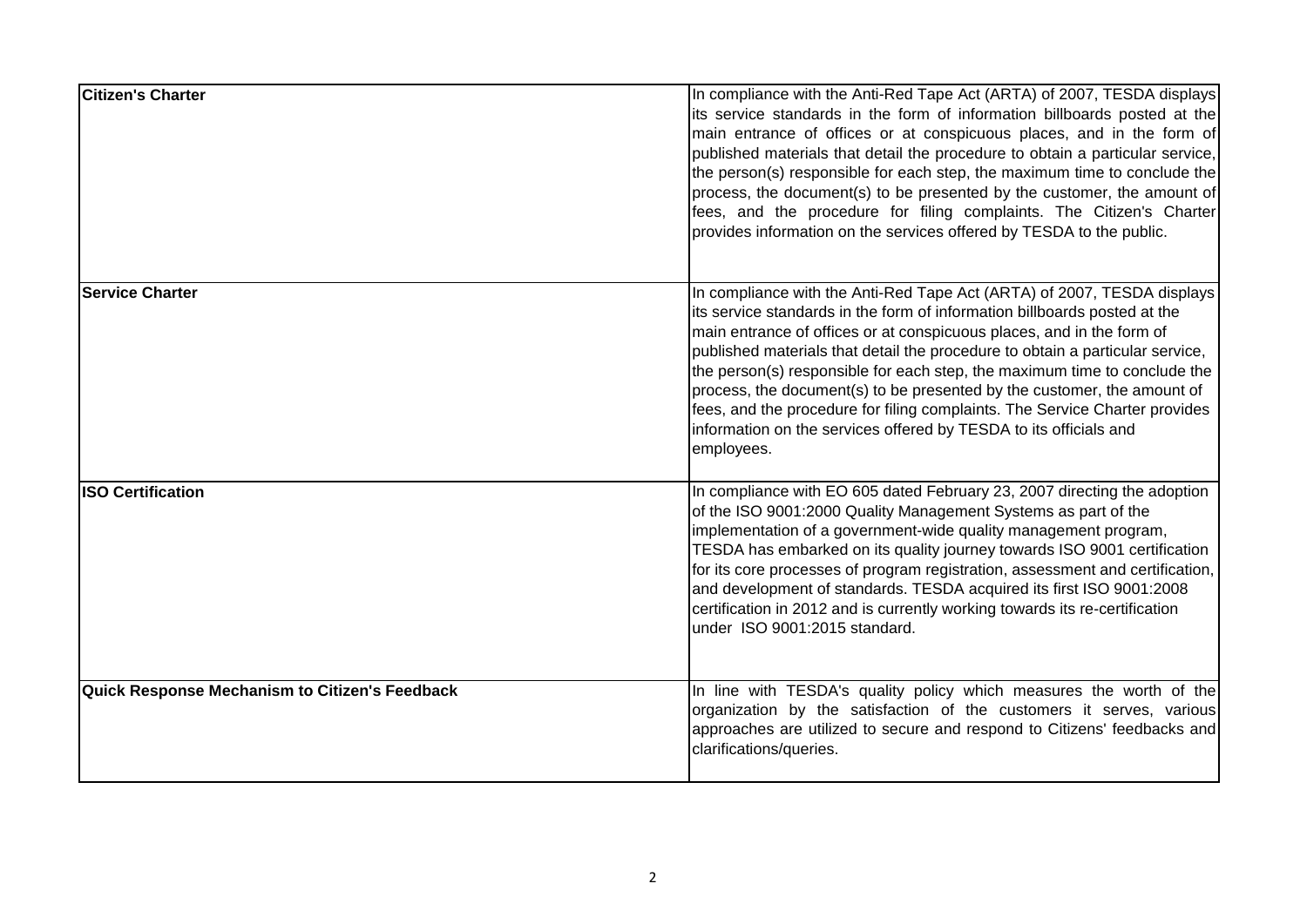| <b>TESDA Efficiency and Integrity Board</b> | In line with Department Order No. 109, series of 2011, TESDA established      |
|---------------------------------------------|-------------------------------------------------------------------------------|
|                                             | lits Efficiency and Integrity Board. The Board aims to promote efficiency and |
|                                             | lintegrity in the organization by formulating a comprehensive Efficiency and  |
|                                             | Integrity Development Plan (EIDP), and monitoring the observance of the       |
|                                             | <b>TESDA Code of Conduct of employees, among others.</b>                      |
|                                             |                                                                               |
|                                             |                                                                               |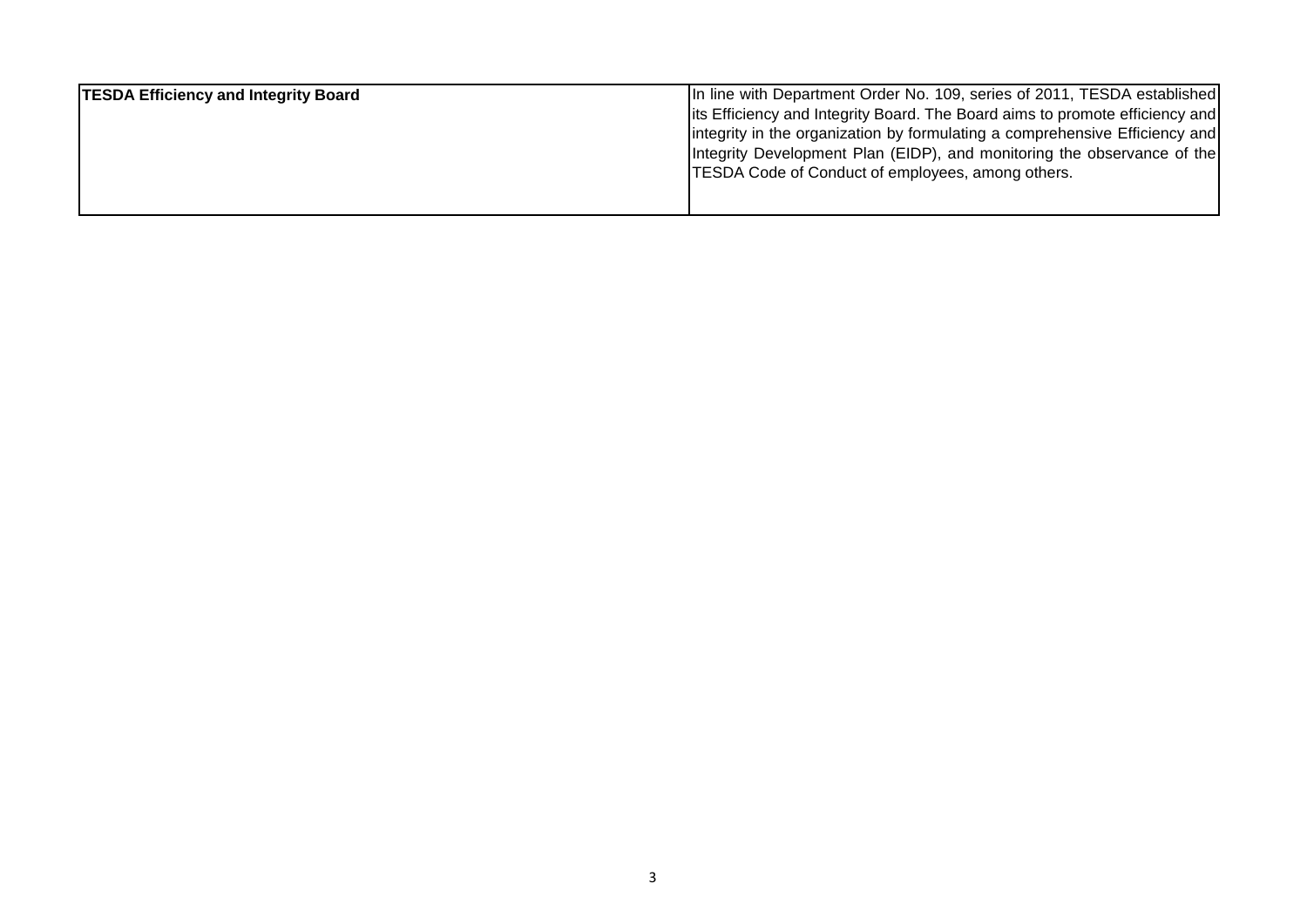| KRA 2: "Poverty Reduction and Empowerment of the Poor and Vulnerable" |                                                                                                                                                                                                                                                                                                                                                                                                                                                                                                                                |
|-----------------------------------------------------------------------|--------------------------------------------------------------------------------------------------------------------------------------------------------------------------------------------------------------------------------------------------------------------------------------------------------------------------------------------------------------------------------------------------------------------------------------------------------------------------------------------------------------------------------|
| <b>Competency Assessment and Certification</b>                        | A program that aims at assessing and certifying the competencies of the<br>middle-level skilled workers through Philippine TVET Competency<br>Assessment and Certification System (PTCACS).                                                                                                                                                                                                                                                                                                                                    |
| <b>Trainers Training</b>                                              | Trainers Training is the training and development of TVET Trainers aligned<br>to industry requirements.                                                                                                                                                                                                                                                                                                                                                                                                                        |
| <b>Trainers Certification</b>                                         | The assessment and certification of TVET Trainers aims to qualify and<br>certify the current pool of trainers to raise the bar of Trainer/Assessor<br>qualification in the areas of technology and methodology for quality<br>assurance. To attain the appropriate National TVET Trainer Certificate<br>(NTTC) Level I or II, the trainer must acquire NC Level of the qualification<br>appropriate in the programs being handled but not lower than NC II; and<br>acquire the Trainers Methodology Certificate (TMC) I or II. |
| <b>TVET Scholarship</b>                                               |                                                                                                                                                                                                                                                                                                                                                                                                                                                                                                                                |
| <b>Training for Work Scholarship Program (TWSP)</b>                   | The TWSP is a program intervention directed towards meeting the job<br>requirements of priority industries and sectors. It aims to provide skills and<br>competencies to job seekers through appropriate training programs that<br>are directly connected to existing jobs for immediate employment. This is<br>also supportive of the government's thrust of rapid, inclusive and sustained<br>economic growth.                                                                                                               |
| <b>Private Education Student Financial Assistance (PESFA)</b>         | The program that will afford education grants to deserving students in<br>private post-secondary non-degree TVET course in line with the skills<br>requirements of the priority sectors identified in the National Technical<br>Education and Skills Development Plan; a financial assistance program for<br>incoming freshmen enrolled in private schools in priority courses deemed<br>necessary for national development.                                                                                                   |
| <b>Special Training for Employment Program (STEP)</b>                 | STEP is a community-based specialty training program that addresses the<br>specific skills needs of the communities and promote employment,<br>particularly through entrepreneurial, self-employment and service-oriented<br>activities. Training programs offered are generally short-term or modules<br>based on the Training Regulations promulgated by TESDA.                                                                                                                                                              |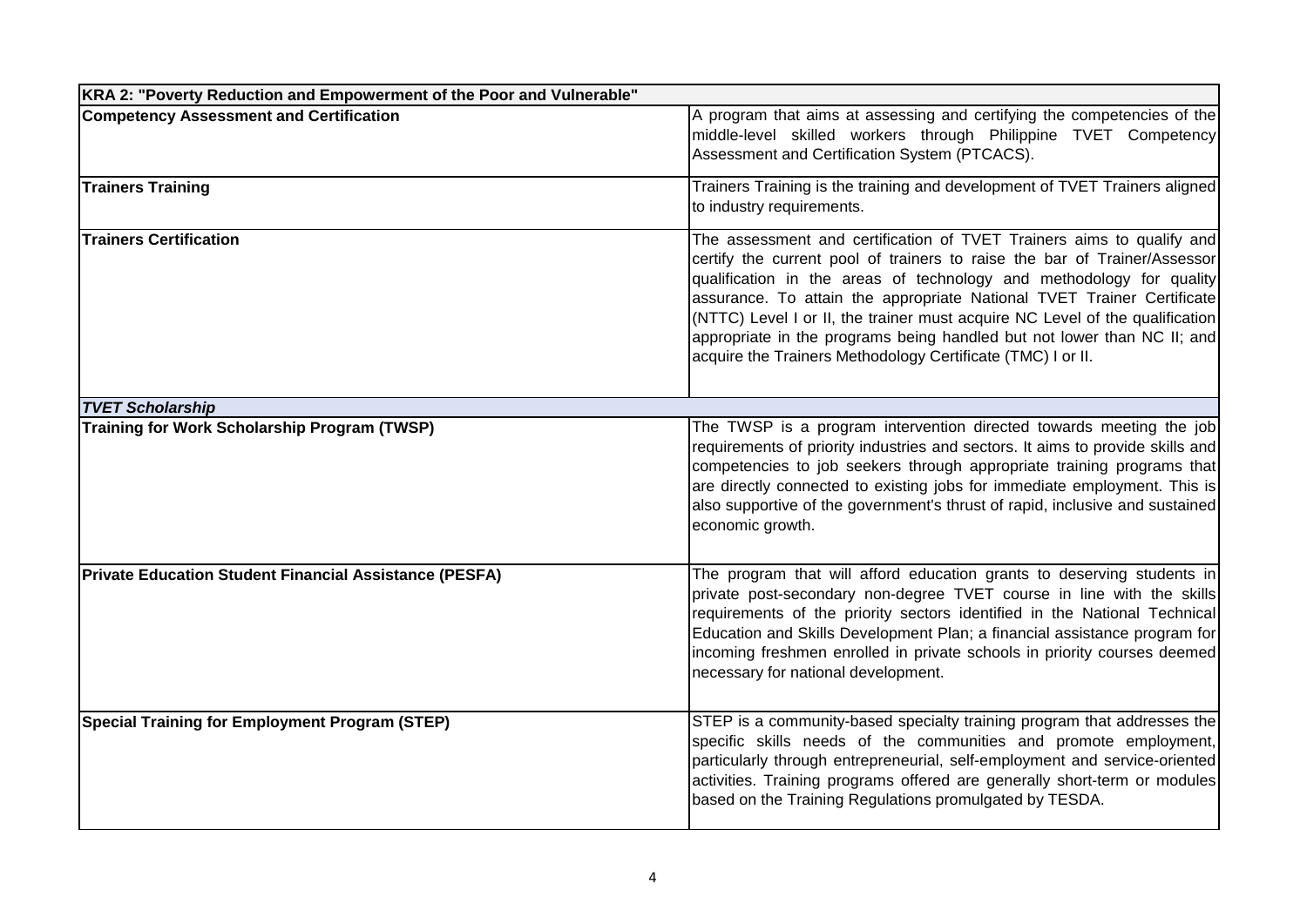| Universal Access to Quality Technical Education (UAQTEA) | The UAQTEA was established through Republic Act No. 10931 providing                |
|----------------------------------------------------------|------------------------------------------------------------------------------------|
|                                                          | for free tuition and other school fees in State Universities and Colleges          |
|                                                          | (SUCs), Local Universities and Colleges (LUCs) and state-run Technical             |
|                                                          | Vocational Institutions (STVIs), establishing the Tertiary Education Subsidy       |
|                                                          | and Student Loan Program (SLP), strengthening the Unified Student                  |
|                                                          | Financial Assistance System for Tertiary Education (UniFAST), and                  |
|                                                          | appropriating funds therefor. It is hereby declared that quality education is      |
|                                                          | an inalienable right of all Filipinos and it is the policy of the State to protect |
|                                                          | and promote the rights of all students to quality education at all levels. The     |
|                                                          | State recognizes the complementary roles of public and private higher              |
|                                                          | education institutions and Technical-Vocational Institutions (TVIs) in the         |
|                                                          | educational system and the invaluable contribution that the private tertiary       |
|                                                          | schools have made and will make to education.                                      |
|                                                          |                                                                                    |
|                                                          |                                                                                    |
|                                                          |                                                                                    |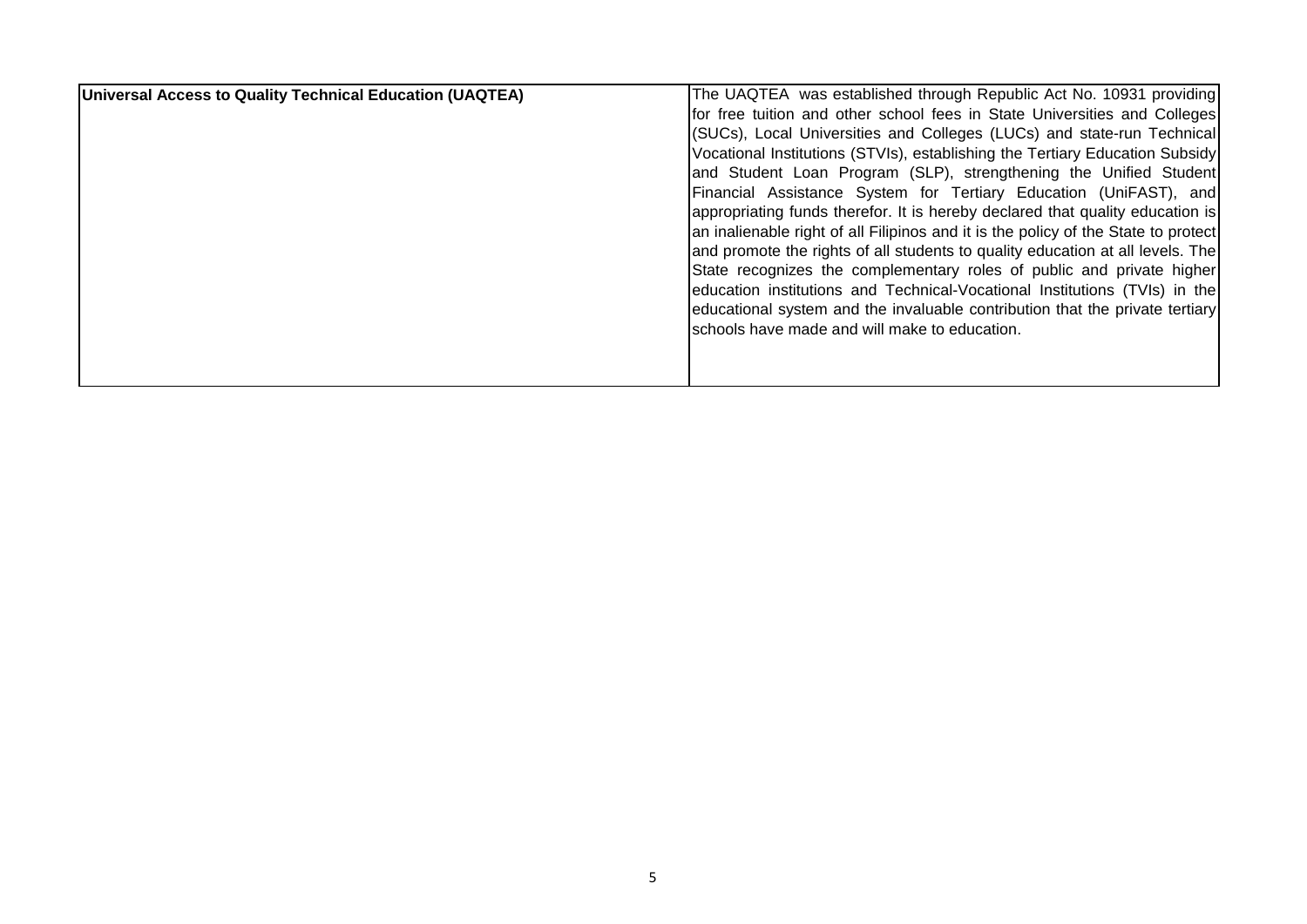| <b>Institution-Based Programs</b>                       | Refers to TESDA-registered programs delivered in the institution or through<br>the different flexible learning modalities by the following:<br>-TESDA Technology Institutions (TTIs)<br>-Private Technical Vocational Institutions (TVIs)<br>-Higher Education Institutions (HEIs)<br>-Public TVIs such as:<br>-State Universities and Colleges (SUCs)<br>-Local Colleges and Universities (LUCs)     |  |
|---------------------------------------------------------|-------------------------------------------------------------------------------------------------------------------------------------------------------------------------------------------------------------------------------------------------------------------------------------------------------------------------------------------------------------------------------------------------------|--|
| <b>Enterprise-Based Training</b>                        | -Training centers established by the Local Government Unit (LGU)<br>Refers to TVET programs delivered in the enterprise which may be in-plant<br>or stand alone, or may be linked with a training provider. These programs<br>are offered to industry group or to enteprises employees and individual.                                                                                                |  |
| <b>Community-Based Programs</b>                         | Refers to TVET programs intended to address specific needs of the<br>community. Training programs may be delivered in an informal or formal<br>setting in the community. These are programs implemented with TESDA<br>assistance.                                                                                                                                                                     |  |
| <b>Monitored Programs</b>                               | Skills training programs that have TVET component conducted by other<br>National Government Agencies and other skills trainings which have to be<br>reported to TESDA.                                                                                                                                                                                                                                |  |
| KRA 3: "Rapid, Inclusive and Sustained Economic Growth" |                                                                                                                                                                                                                                                                                                                                                                                                       |  |
| <b>Philippine Qualification Framework (PQF)</b>         | The PQF is a national policy which describes the levels of educational<br>qualifications and sets the standards for qualifications outcomes. It is a<br>quality assured national system for the development, recognition and<br>award of qualifications based on standards of knowledge, skills and values<br>acquired in different ways and methods by learners and workers of a<br>certain country. |  |